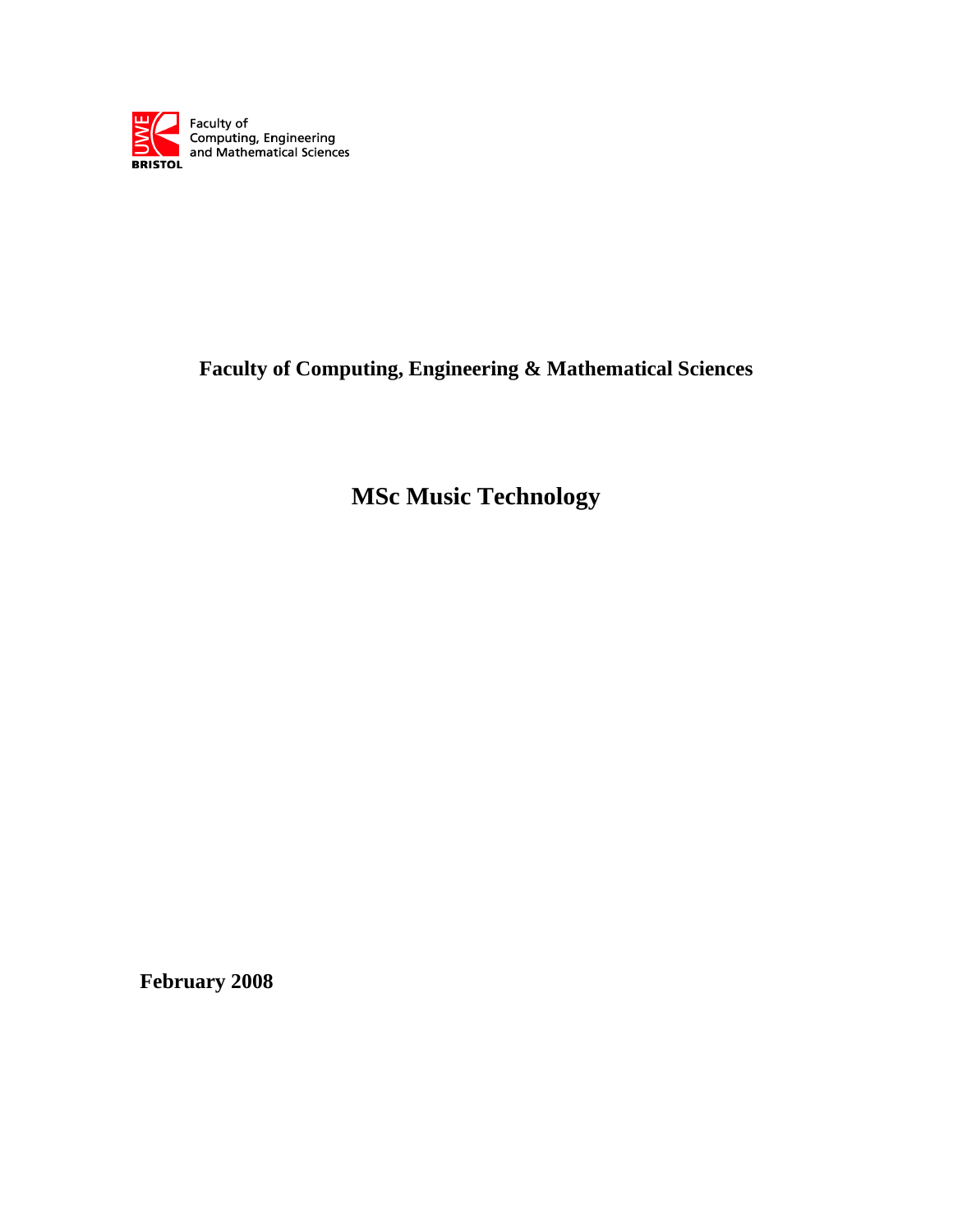# **Programme Specification**

# *Section 1: Basic Data*

| <b>Awarding institution/body</b>                                                                                                                                                                                                                                                                                                                                | University of the West of England                |  |  |
|-----------------------------------------------------------------------------------------------------------------------------------------------------------------------------------------------------------------------------------------------------------------------------------------------------------------------------------------------------------------|--------------------------------------------------|--|--|
| <b>Teaching institution</b>                                                                                                                                                                                                                                                                                                                                     | University of the West of England                |  |  |
| <b>Faculty responsible for programme</b>                                                                                                                                                                                                                                                                                                                        | Computing, Engineering and Mathematical Sciences |  |  |
| Programme accredited by                                                                                                                                                                                                                                                                                                                                         | N/A                                              |  |  |
| <b>Highest award title</b>                                                                                                                                                                                                                                                                                                                                      | <b>MSc Music Technology</b>                      |  |  |
| Default award title                                                                                                                                                                                                                                                                                                                                             |                                                  |  |  |
| <b>Interim award title</b><br>Postgraduate Diploma in Music Technology<br>Postgraduate Certificate in Music Technology                                                                                                                                                                                                                                          |                                                  |  |  |
| <b>Modular Scheme title (if different)</b>                                                                                                                                                                                                                                                                                                                      |                                                  |  |  |
| UCAS code (or other coding system if relevant)                                                                                                                                                                                                                                                                                                                  |                                                  |  |  |
| Relevant QAA subject benchmarking group(s)                                                                                                                                                                                                                                                                                                                      | Engineering                                      |  |  |
| On-going/valid until* (*delete as appropriate/insert<br>end date)                                                                                                                                                                                                                                                                                               |                                                  |  |  |
| Valid from (insert date if appropriate)                                                                                                                                                                                                                                                                                                                         | 1st September 2008                               |  |  |
| Authorised by                                                                                                                                                                                                                                                                                                                                                   | Date:                                            |  |  |
| <b>Version Code 3</b><br>For coding purposes, a numerical sequence (1, 2, 3 etc.) should be used for successive programme specifications where 2 replaces 1, and<br>where there are no concurrent specifications. A sequential decimal numbering $(1.1; 1.2, 2.1; 2.2$ etc) should be used where there are<br>different and concurrent programme specifications |                                                  |  |  |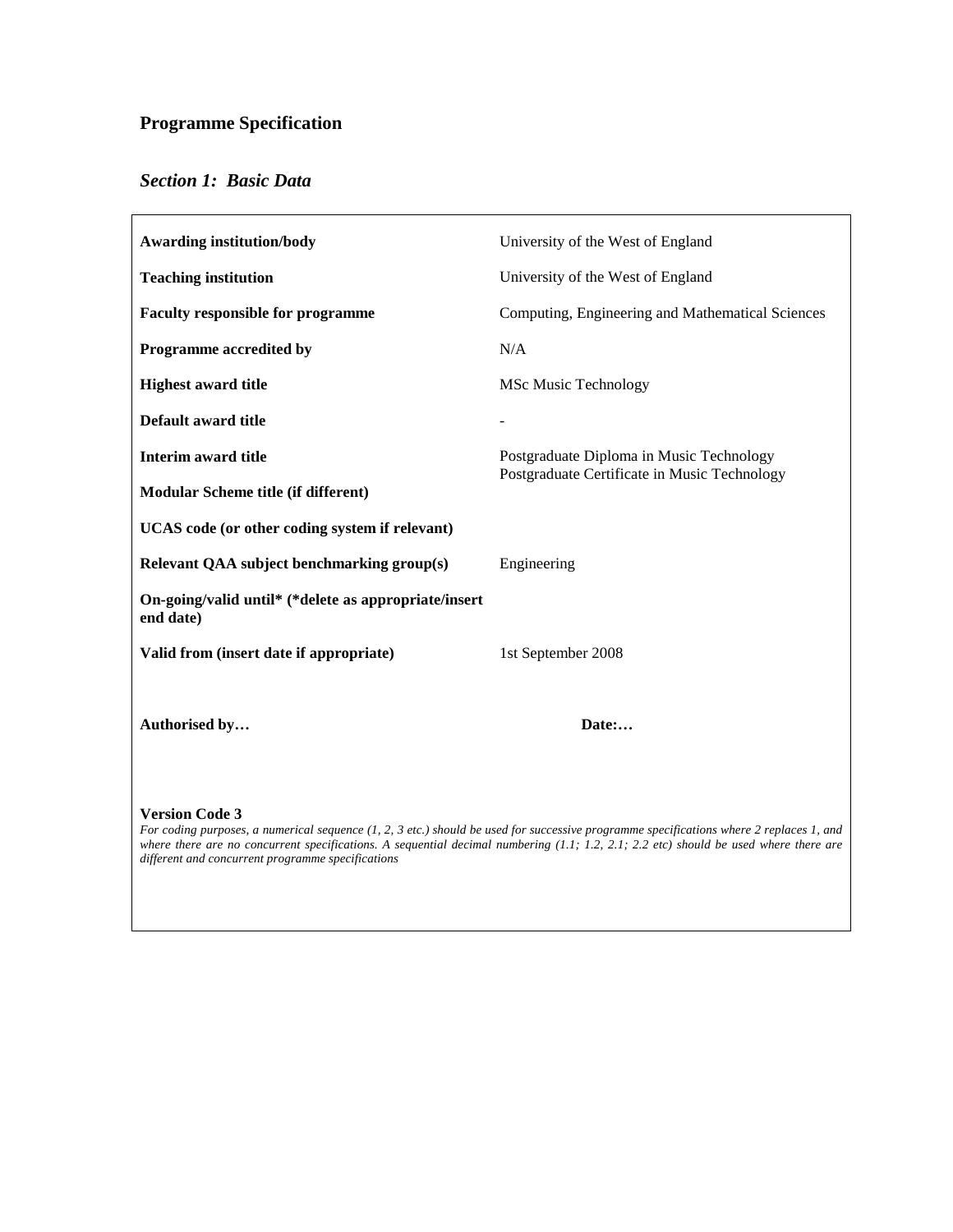# *Section 2: Educational Aims of the Programme*

The fundamental educational purposes of this programme are:

- the development of a critical approach to, and deep understanding of, **technology** which is applied to music and the sonic arts in general. This requires an extensive appreciation of both theoretical and practical elements of the analysis, design, development, evaluation, and synthesis of the technologies and techniques applicable to this area. It also demands a rigorous and critical approach to the context and philosophy of application of music technology systems;
- the development of understanding in **music and sonic art** which is mediated by technology. This requires a critical appreciation of the theoretical and practical elements of sound design, and the role and boundaries of music technology systems at the interface between artistic intent and sonic form;
- the development of postgraduate **research** skills applied to music technology. This requires understanding of both the application of theoretical methods, and the synthesis of innovative solutions to artistic and technological problems.

The general educational aims of the Faculty's taught postgraduate programmes are:

- to provide an intellectual experience of advanced study, underpinned by staff expertise, research, and experience;
- to enable the student to further and deepen his/her knowledge, understanding and analytical abilities in a stimulating and challenging academic environment;
- to prepare the student for further professional development in his/her chosen field;
- to develop the student's ability to conduct research in their chosen field;
- to offer postgraduate opportunities for part-time students in employment.

The additional specific aims of this programme are:

- to develop students' knowledge and understanding of the artistic and scientific elements of advanced music technology, both in theory and in practice;
- to enable students to explore the boundaries of knowledge in music technology, and develop skills in the use of technology to explore those limits;
- to advance students' comprehension and experience of the creative applications of music technology to address artistic and perceptual requirements;
- to extend students' skills in the analysis, design, development and evaluation of systems relating to the sonic arts which take account of practical limitations in technology, and the nature of human performance.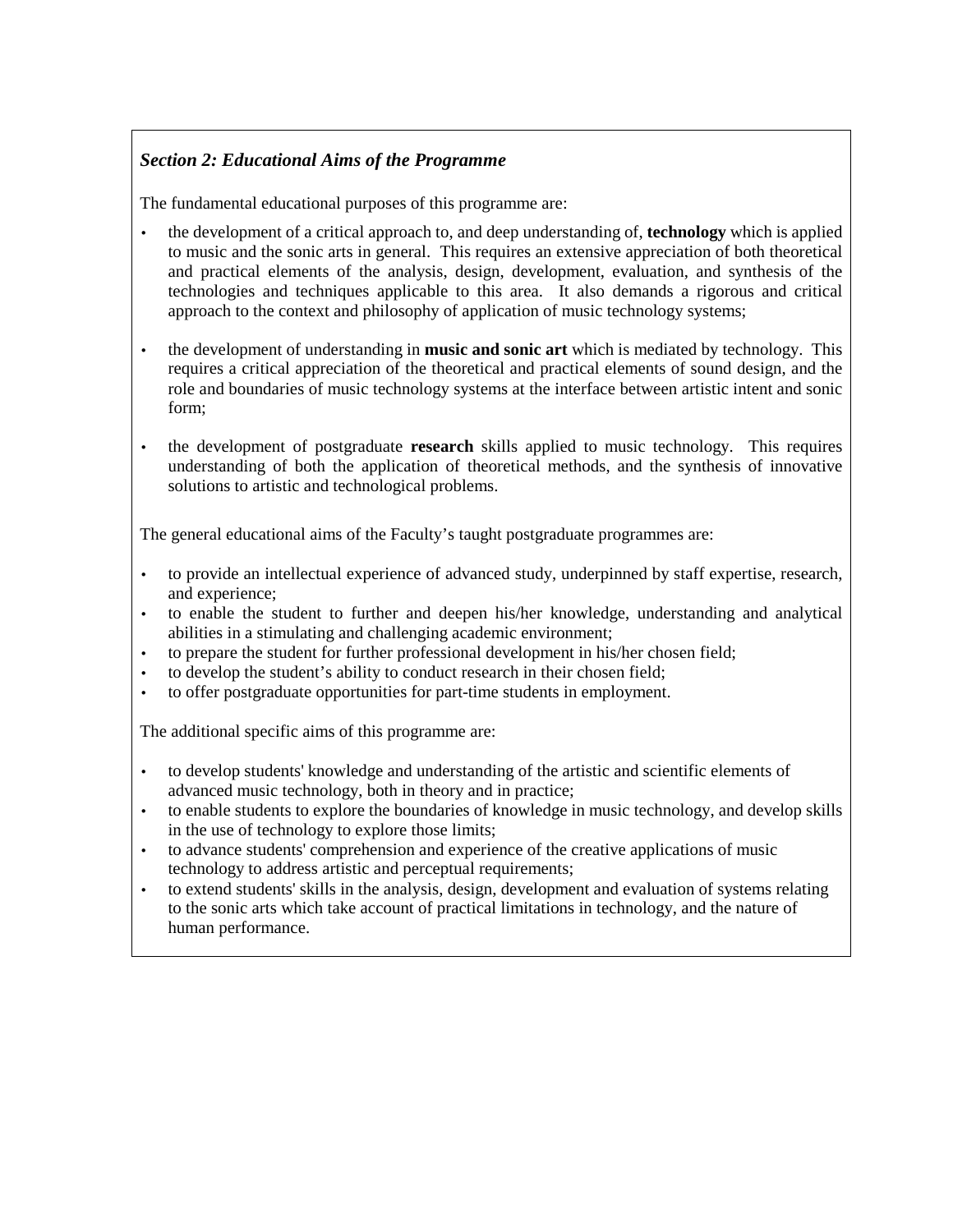# *Section 3: Learning Outcomes of the Programme*

The programme provides opportunities for students to develop and demonstrate knowledge and understanding, intellectual skills, subject-specific skills and transferable skills, as shown below.

# **A. Knowledge and Understanding**

|    | <b>Knowledge and Understanding of:</b>         | <b>Teaching/Learning Methods and Strategies</b>                    | <i><b>Assessment</b></i>                          |
|----|------------------------------------------------|--------------------------------------------------------------------|---------------------------------------------------|
|    | Key principles relevant to the analysis,       | Knowledge and understanding is acquired through lectures,          | Knowledge and understanding are assessed          |
|    | design, development and evaluation of music    | tutorials, seminars, practical sessions, group work and directed   | primarily through examinations, coursework,       |
|    | technology systems.                            | reading. There is a strong emphasis throughout on practice-based   | project reports and presentations. There is a     |
|    |                                                | and research-based learning. Independent learning is achieved      | strong emphasis throughout on assessment based    |
| 2. | Key principles in the research and creation of | particularly when preparing written coursework, presentations and  | on the results from practical investigations and  |
|    | music and other sonic arts which are           | in the production of a dissertation.                               | projects. These relate to both the artistic and   |
|    | mediated by technology.                        |                                                                    | technological components of the programme. The    |
|    |                                                | In terms of structure, the <b>core</b> contains six modules:       | general aim of assessment is to give students the |
| 3. | The professional and creative use of           | 1. All modules require the student to develop <i>theoretical</i>   | opportunity to demonstrate their understanding in |
|    | advanced recording and production              | <i>understanding</i> from written and other sources. Three modules | a detailed and reflective manner. It is also the  |
|    | techniques.                                    | have a strong taught theoretical element: Audio Processing:        | case that activities leading to assessment        |
|    |                                                | Systems & Practice; Sonic Design: Music, Art & Technology;         | contribute to the learning process and aid in the |
| 4. | The subject of digital audio processing;       | Research Methods.                                                  | development of skills which are applicable in     |
|    | analysis, modification, synthesis and control. | 2. Five modules are concerned with <i>application in practical</i> | future occupations. Assessment also relates to    |
|    |                                                | contexts: Audio Processing: Systems & Practice; Recording          | skills concerning effective communication         |
| 5. | The relationship and connections between       | Projects; Sonic Design: Music, Art & Technology; Music             | (written, oral, and musical).                     |
|    | artistic intent, human-system interfaces,      | Technology Group Project; Music Technology Project &               |                                                   |
|    | technological processes and sonic results.     | Dissertation.                                                      |                                                   |
|    |                                                | 3. One module focuses on <i>collaborative working and product</i>  |                                                   |
| 6. | Collaborative product development in           | development: Music Technology Group Project.                       |                                                   |
|    | technological disciplines.                     | 4. Two modules have a strong <i>research</i> emphasis: Research    |                                                   |
|    |                                                | Methods; Music Technology Project & Dissertation.                  |                                                   |
| 7. | Postgraduate research techniques in theory     |                                                                    |                                                   |
|    | and practice, and current music technology     | The option module enables students to expand their understanding   |                                                   |
|    | research.                                      | of particular areas of engineering related to music technology and |                                                   |
|    |                                                | its applications, but which have a more general scope.             |                                                   |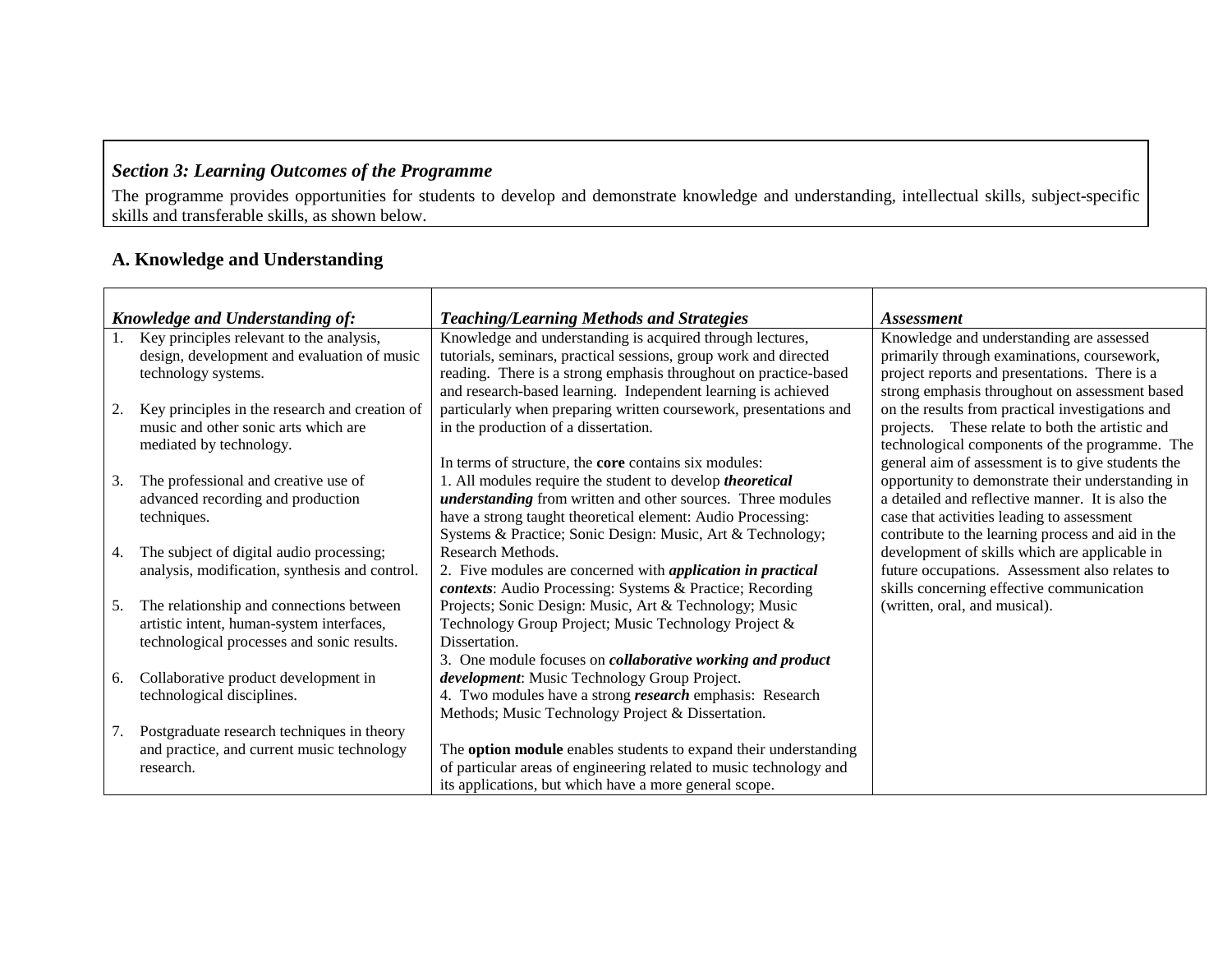## **B. Intellectual Skills**

| <b>Intellectual Skills</b>              |                                                                                              |                                             |  |
|-----------------------------------------|----------------------------------------------------------------------------------------------|---------------------------------------------|--|
|                                         | <b>Teaching/Learning Methods and Strategies</b>                                              | <i>Assessment</i>                           |  |
| Music Technology relates to a wide      | Intellectual skills are developed in different ways in the curriculum, as described in the   | The assessment techniques employed in       |  |
| range of topics including musical       | module specifications associated with this programme. In general:                            | the programme provide opportunities         |  |
| practice and sonic design, auditory     |                                                                                              | for students to demonstrate their grasp     |  |
| perception and acoustics, software      | 1. Critical thought is developed with reference to both the artistic and scientific elements | of all the intellectual skills described in |  |
| engineering, user-centred design, and   | of the programme. For example, in such issues as the perceived quality of a musical          | this section. The importance of             |  |
| digital signal processing. Students are | result, as well as the most appropriate technology or process to achieve it.                 | practical application and research          |  |
| required to demonstrate a rigorous      | 2. The relationship between engineering processes and aural results is a key component       | throughout the programme demands            |  |
| intellectual approach across the entire | of music technology. Students are required to analyse artistic and technological             | that these skills are developed if a        |  |
| programme.                              | processes and their effects in depth. Such analyses are used to inform the creation of       | student is to achieve a successful          |  |
|                                         | systems which achieve the desired sonic results.                                             | outcome.                                    |  |
| In general terms, students must         | 3. There is an enormous quantity of literature and other sources of information              |                                             |  |
| demonstrate intellectual skills         | associated with the topics which exist within the compass of music technology. Students      | For example, in solving a problem in        |  |
| including:                              | are required not only to comprehend this information, but also to synthesise new             | practice, a student must demonstrate        |  |
|                                         | understanding and develop new solutions to problems.                                         | not only that it can be proven to be an     |  |
| Critical thinking<br>-1.                | 4. The evaluation of different techniques in different contexts is developed, which leads    | adequate solution, but also from which      |  |
| 2.<br>Analysis                          | to students independently making informed decisions. This in turn should lead to             | principles it is derived, how it compares   |  |
| 3.<br>Synthesis                         | effective development of solutions to problems and deeper understanding.                     | to alternative techniques, the structure    |  |
| Evaluation and decision making<br>4.    | 5. The development of creativity in the programme is both in the artistic domain (such       | of the solution in artistic and scientific  |  |
| 5.<br>Creativity                        | as sonic design) and technology (in novel system design and implementation).                 | terms, its scope of application, and        |  |
| Problem solving<br>6.                   | 6. Problem solving is the foundation of the practical elements at the heart of the           | what limitations and compromises it         |  |
| 7.<br>Appreciation of context           | programme. In particular, students are required to explore beyond basic theory, to create    | involves. Critical reflection is also       |  |
| 8.<br>Balancing conflicting objectives  | more complex and tailored approaches suitable for particular situations.                     | important to achieving continual            |  |
|                                         | 7. The programme is designed not only to address the most obvious context for music          | intellectual progress.                      |  |
|                                         | technology (the sound recording studio) but also to consider a much wider range of           |                                             |  |
|                                         | application scenarios from medicine to art installations. This helps the students to         |                                             |  |
|                                         | develop understanding and apply techniques appropriate to particular contexts.               |                                             |  |
|                                         | 8. An understanding of the practicalities of implementation and the compromises that         |                                             |  |
|                                         | this involves is emphasised in a number of modules.                                          |                                             |  |
|                                         |                                                                                              |                                             |  |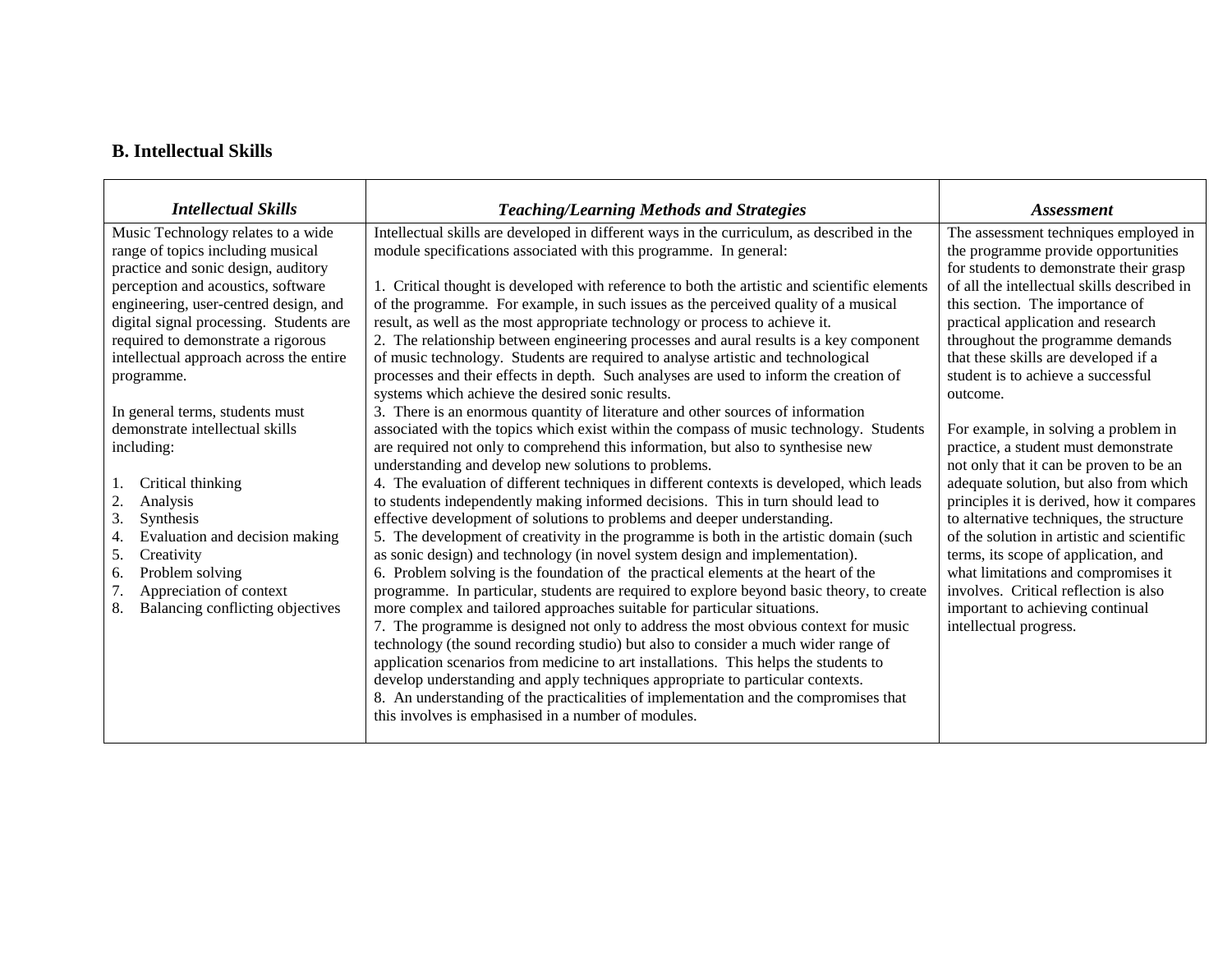## **C. Subject, Professional and Practical Skills**

|                                                | <b>Subject/Professional/Practical Skills</b>     | <b>Teaching/Learning Methods and Strategies</b>                           | <b>Assessment</b>                                     |
|------------------------------------------------|--------------------------------------------------|---------------------------------------------------------------------------|-------------------------------------------------------|
| From successful study of the core modules,     |                                                  | These skills are built progressively through the programme.               | Assessment of skills relating to creative thinking,   |
|                                                | students will gain skills in:                    |                                                                           | evaluation, critical analysis and other forms of      |
|                                                |                                                  | Skills 1-3 are first established from an understanding of the             | deeper understanding are partly assessed under        |
|                                                | the application of music technology<br>1.        | theoretical aspects of music technology, and conventional techniques      | controlled-conditions such as written and oral        |
|                                                | theory to practical situations, both artistic    | employed in implementing the theory in practice. Students then use        | examinations. Many of these skills, however, are      |
|                                                | and scientific                                   | this understanding to explore the artistic and scientific applications of | more extensively visible in the results of projects   |
|                                                | 2.<br>the implementation of audio processing     | music technology in practice. This helps the student to appreciate the    | and coursework assignments where students are         |
|                                                | systems, linking engineering forms to            | limitations of basic approaches and so develop more complex               | able to apply themselves over a substantial period of |
|                                                | auditory perception and musical practice         | techniques and context-specific solutions. Through research and           | time.                                                 |
|                                                | creatively using technology to explore<br>3.     | synthesis of different concepts and techniques, students can then         |                                                       |
|                                                | the limits of understanding in the subject       | investigate the limits of current knowledge, and comprehend the           | Projects and assignments also have a formative role   |
|                                                | the creation of music and other sonic arts<br>4. | relationships between engineering forms and auditory perception and       | in driving the learning process, where students       |
|                                                | 5.<br>the use of audio recording technology in   | musical/sonic art.                                                        | develop their subject, professional and practical     |
|                                                | producing professional quality results in        |                                                                           | skills. These experiences also aid the development    |
|                                                | a wide variety of practical situations           | Skills 4-7 relate to areas of understanding developed through             | of related skills such as time management, task       |
|                                                | software engineering and associated<br>6.        | practice. The students are required to achieve results in an organised    | planning, technical writing, and working with         |
|                                                | skills                                           | manner based on established theory, experimental investigation,           | written specifications.                               |
|                                                | product development as practised in<br>7.        | reflection, and learning from the professional experience of staff in     |                                                       |
|                                                | small commercial organisations                   | these areas. Evaluation of alternatives, critical analysis of results,    | The Audio Processing: Systems and Practice            |
|                                                | research methods, and the design and<br>8.       | and creative experimentation are key parts of learning.                   | module assesses skills 1, 2, 3 and 6                  |
|                                                | execution of a research project                  |                                                                           | The Recording Projects module assesses skills 1, 4    |
|                                                |                                                  | Skill 8 is related to research. Learning from different sources of        | and 5                                                 |
|                                                | The optional module allows students to add       | information, critical thinking, experimental investigation and            | The Research Methods module assesses skill 8          |
| additional skills to the core music technology |                                                  | reflection occur in many of the modules. These lead onto the Music        | The Sonic Design: Music, Art and Technology           |
|                                                | set. This has the benefit of broadening the      | Technology Project and Dissertation, which provides an opportunity        | module assesses skills 1, 3, and 4                    |
|                                                | expertise of the student, but also supporting    | to demonstrate sustained systematic investigation and development in      | The Music Technology Group Project assesses           |
|                                                | their interests and personal development         | a particular area of music technology.                                    | skills 1, 2, 6 and 7                                  |
|                                                | needs in particular topic areas. In turn these   |                                                                           | Music Technology Project and Dissertation module      |
|                                                | skills can be used in the Music Technology       |                                                                           | assesses skills 1, 2, 3 and 8                         |
|                                                | Project and Dissertation module to develop a     |                                                                           |                                                       |
|                                                | particular area of research.                     |                                                                           | Assessment of the option modules uses similar         |
|                                                |                                                  |                                                                           | techniques to the core modules.                       |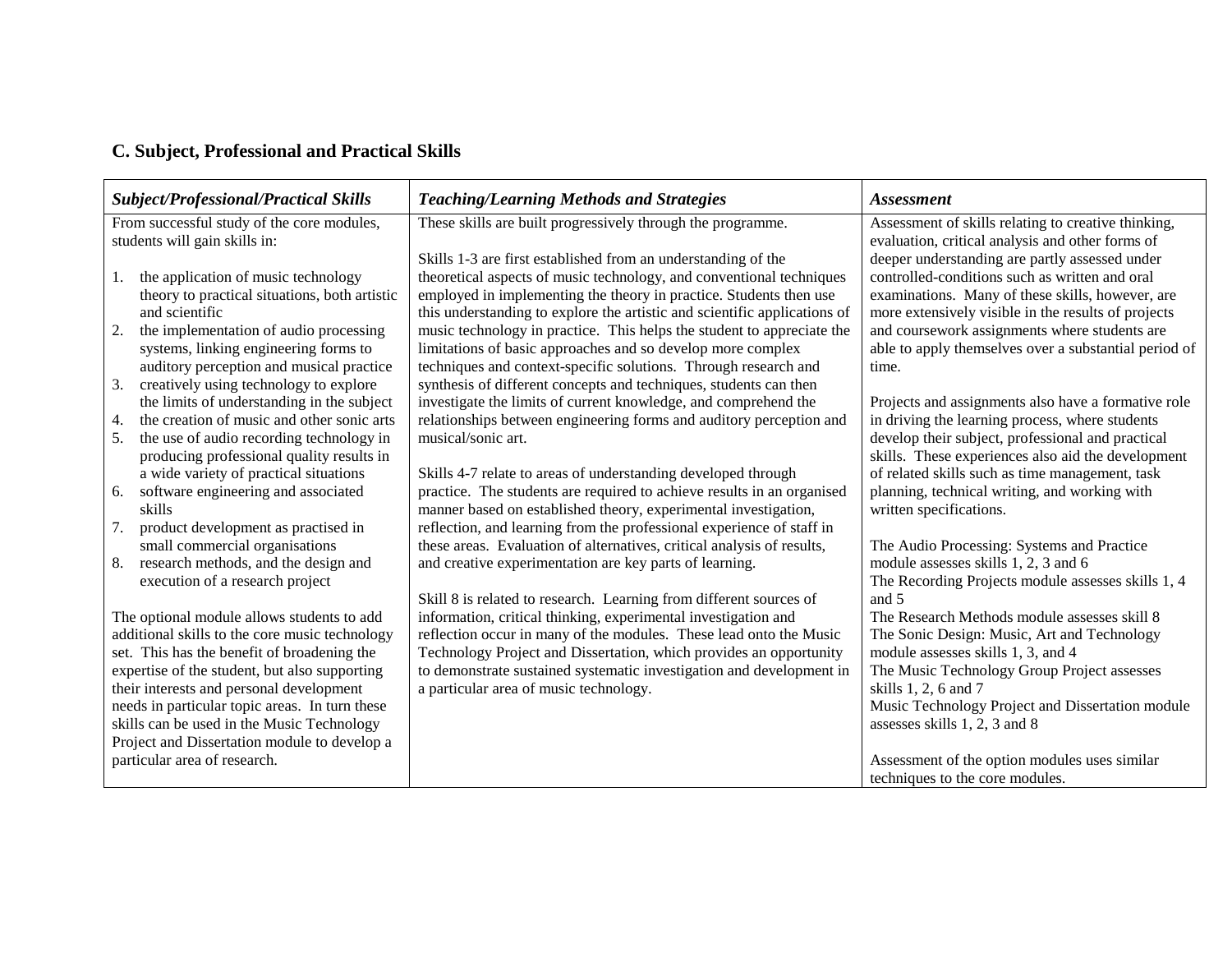## **D. Transferable Skills and Other Attributes**

| <b>Transferable Skills and Other Attributes</b>    | <b>Teaching/Learning Methods and Strategies</b>                                                          | <i>Assessment</i>  |
|----------------------------------------------------|----------------------------------------------------------------------------------------------------------|--------------------|
| 1. Communication skills: to communicate            | Skill 1 is developed through a variety of methods and strategies including the following:                | All of the skills  |
| orally or in writing, including, for instance, the | Participation in group discussions<br>٠                                                                  | are demonstrated   |
| results of technical investigations, to peers      | Oral, aural and visual presentations of research findings<br>٠                                           | by the students    |
| and/or to "problem owners".                        | One-to-one discussions in individual tutorials<br>٠                                                      | throughout the     |
|                                                    | Generation of written reports, project documentation, and a dissertation<br>٠                            | programme, with    |
| 2. Self-management skills: to manage one's         | Skill 2 is developed through a variety of methods and strategies including the following:                | varying degrees of |
| own time; to meet deadlines; to work with          | Conducting self-managed and tutorial-based practical work<br>٠                                           | emphasis (as       |
| others having gained insights into the problems    | Assignment and project work (as an individual)<br>٠                                                      | described in the   |
| of team-based systems development.                 | Project work involving team planning, as well as individual schedules within a project group<br>٠        | module             |
| 3. IT Skills in Context (to use software in the    | Skill 3 is developed widely throughout the programme as IT is central to most teaching and learning      | specifications).   |
| context of problem-solving investigations, and     | activities.                                                                                              |                    |
| to interpret findings)                             |                                                                                                          |                    |
| 4. Problem formulation: To express problems in     | Skill 4 is developed through a variety of methods and strategies including the use of the following:     |                    |
| appropriate notations.                             | Standard engineering/mathematical/computing constructs<br>٠                                              |                    |
|                                                    | Audio processing modular design forms<br>٠                                                               |                    |
|                                                    | Musical notation and abstract notations to express concepts in nonformalised domains.                    |                    |
| 5. Progression to independent learning: To gain    | Skill 5 is assumed to have been addressed to a significant extent at undergraduate level, but is further |                    |
| experience of, and to develop skills in, learning  | developed through students working with minimal or no supervision, including independent research,       |                    |
| independently of structured class work. For        | practical and project work.                                                                              |                    |
| example, to develop the ability to use on-line     |                                                                                                          |                    |
| facilities to further self-study.                  |                                                                                                          |                    |
| 6. Comprehension of professional literature: to    | Skill 6 is developed through a variety of methods and strategies including the following:                |                    |
| read and to use literature sources appropriate to  | Directed literature study<br>٠                                                                           |                    |
| the discipline to support learning activities.     | Research activities, including critical evaluation of different sources of information<br>٠              |                    |
|                                                    | Study of non-academic literature relating to commercial products<br>٠                                    |                    |
|                                                    | Use of engineering documentation such as programming manuals<br>٠                                        |                    |
| 7. Working with Others: to be able to work as a    | Skill 7 is developed through a variety of methods and strategies, but particularly in the Music          |                    |
| member of a team; to be aware of the benefits      | Technology Group Project which includes activities such as:                                              |                    |
| and problems which teamwork can bring.             | Planning as a group<br>٠                                                                                 |                    |
|                                                    | Working together toward a common goal, and dealing with problems within the group                        |                    |
|                                                    | Working in a multi-disciplinary environment<br>٠                                                         |                    |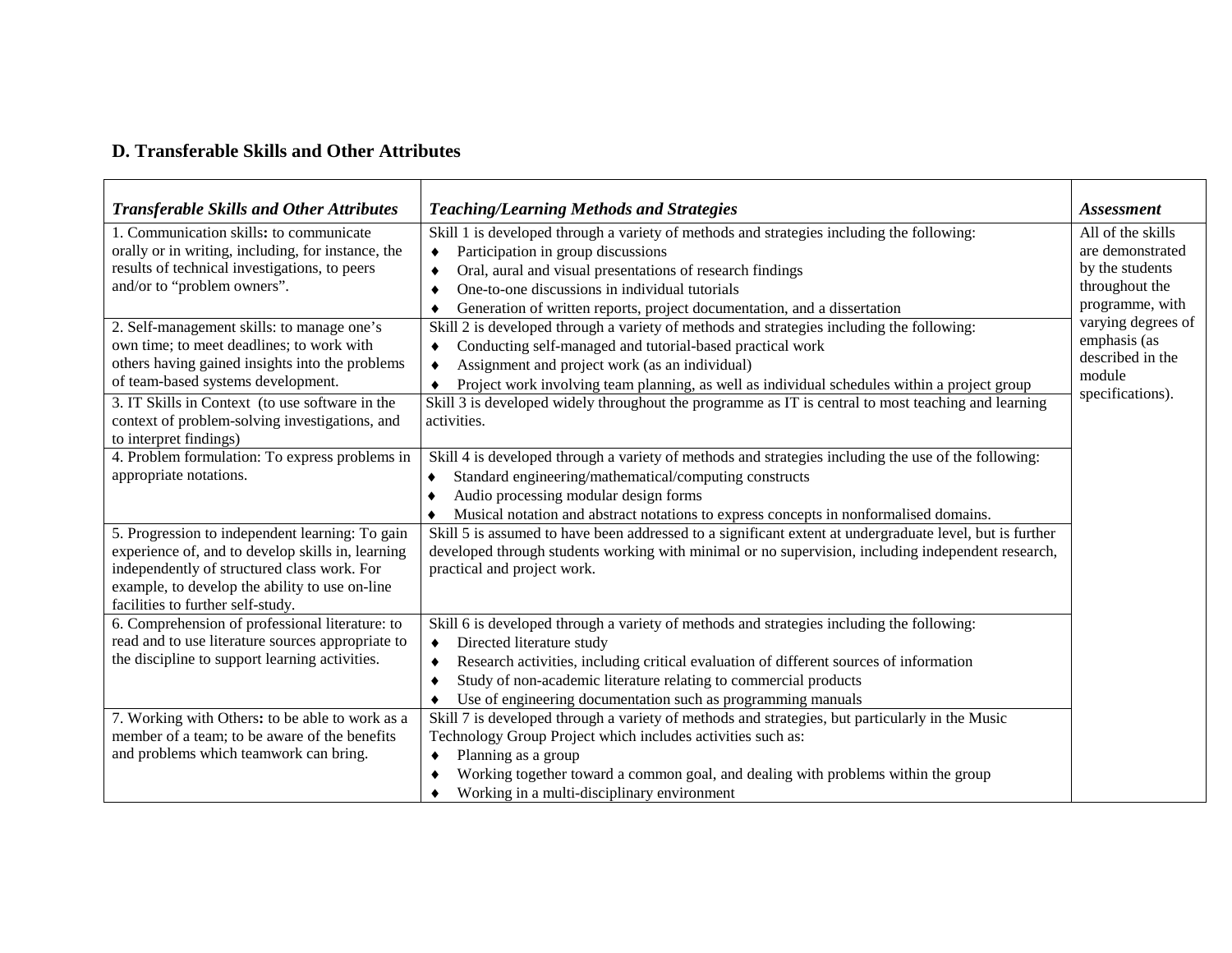## **Section 4: Programme Structure for MSc Music Technology**

*This structure is indicative and subject to change*



PLEASE NOTE: REFER TO THE FACULTY ON-LINE INFORMATION SYSTEM FOR UP-TO-DATE STRUCTURE INFORMATION:

http://www.cems.uwe.ac.uk/exist/index.xql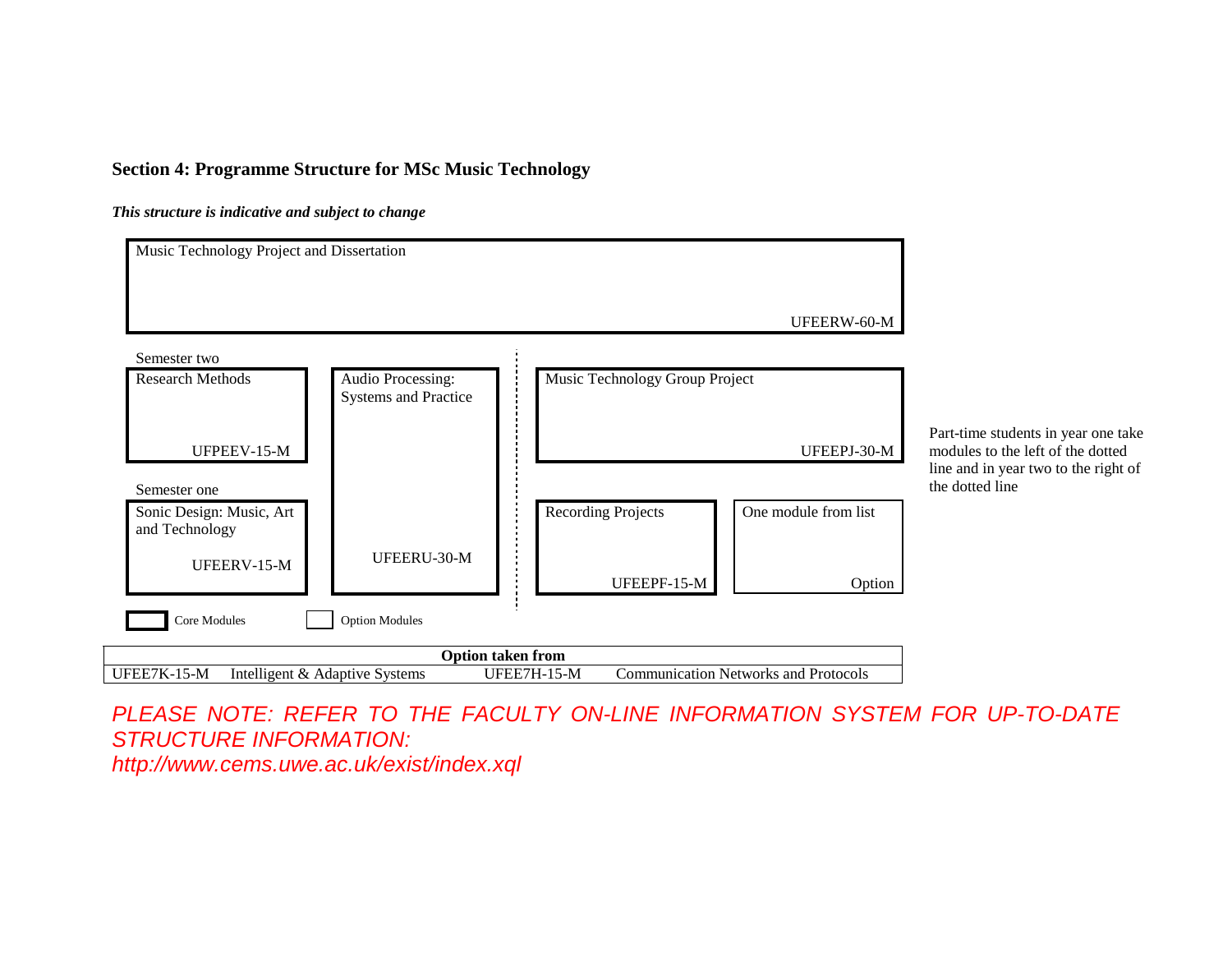## *Section 5: Entry Requirements*

The University's general requirements for entry to a postgraduate programme apply to this programme and are described in the University Academic Regulations. These are available from the UWE web site, or on request. In addition, an Honours degree in Music Technology/Systems, Electronics, Computing, or a similar subject will normally be required. Applicants with first degrees in other disciplines may be considered if they have relevant professional experience of sufficient depth.

### *Section 6: Assessment Regulations*

The Modular Assessment Regulations apply to this programme.

## *Section 7: Student Learning: Distinctive Features and Support*

**Class Activities** The mode of delivery of a module is determined by its Module Leader. Students will experience a combination of learning activities such as lectures, tutorials, seminars, practical classes, group activities and individual project work. There is a particular emphasis on the practical application of theory: For example, problem solving, experimentation, artistic technique, creative design, project work and engineering development. These develop both the higher intellectual skills of the student and a deeper level of understanding of the subject area. The Faculty's specialised music technology teaching, studio and research facilities are ideally suited to the teaching and learning methods described.

**Academic Support** Academic advice and support is the responsibility of the staff delivering the module in question. Staff are expected to be available outside normal timetabled hours, either by appointment or during published "surgery" hours, in order to offer advice and guidance on matters relating to the material being taught and on its assessment.

**Pastoral Care** The Faculty offers pastoral care through its Student Advisers, a team of staff who provide comprehensive, full-time student support service on a drop-in basis or by appointment. All students on the same route are allocated to the same Adviser, who is trained to provide advice on matters commonly of concern, including regulatory and other matters; the Adviser will, when necessary, advise the student to seek advice to from other professional services including the University's Centre for Student Affairs or from members of academic staff.

#### **Progression to Independent Study**

Many modules require students to carry out independent study, such as research for projects and assignments, and a full range of facilities are available at all sites to help students with these. The philosophy is accordingly to offer students both guided support and opportunities for independent study. Guided support, mainly in the form of timetabled sessions, takes the form of lectures, tutorials, seminars and supervised practical sessions. Students are expected to attend all sessions on their timetable.

The progression to independent study will also be assisted by the nature of the support offered in individual modules. Typically, module leaders will provide a plan for the module indicating the activities to be carried out and the forms of learning to be undertaken during the delivery of the module, with a view to encouraging students to plan ahead and to take responsibility for managing their time and resources.

**Computing and Other Facilities** The Faculty offers specialised computing facilities alongside the general University provision. In particular, the music technology facilities have an extensive Apple Macintosh network which is used for a wide range of activities including studio recording, software programming, multimedia projects, audio research work, taught practical sessions, and document preparation. The Faculty also has nine general PC computing laboratories of 20 plus seats all running Microsoft Windows, along with four Unix based laboratories and other specialist computing labs. Some areas are not timetabled in order that students can access machines at all times during opening hours.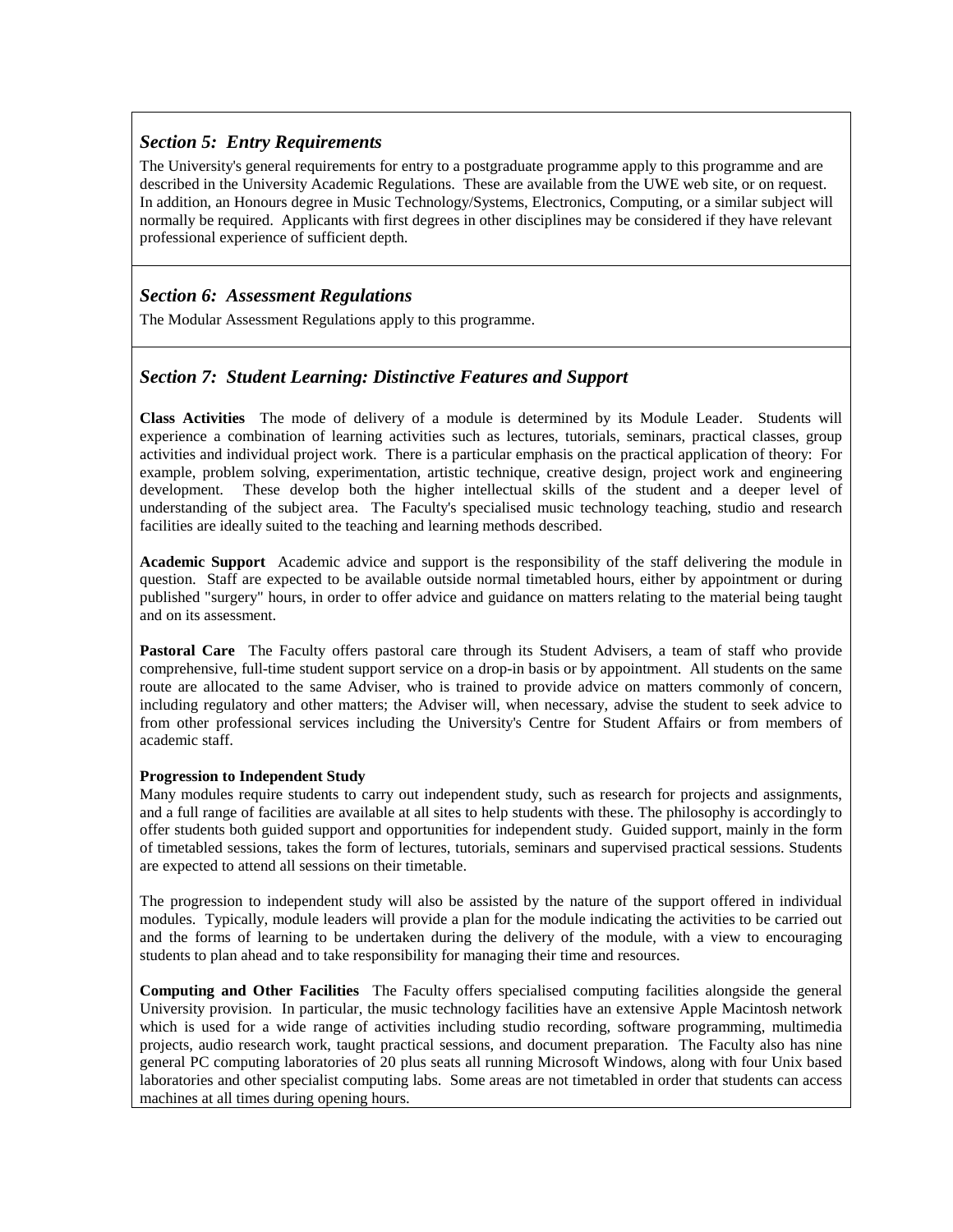The Faculty's recording studios include three control rooms and three associated performance and experimental practice areas. These contain a wide range of analogue and digital equipment suitable for the creation of professional quality results and conducting high quality research. The studios are supplemented by a suite of rooms for individualised audio and media learning, as well as other associated spaces.

Staff dedicated to the music technology and multimedia facilities ensure reliable operation and are trained to provide user support for the complex specialised equipment. The Faculty also provides user support from the computing Helpdesk. The Helpdesk provides first line support to the user base, uniquely supported by both permanent staff and experienced students (employed on a part time basis) until 20.00hrs every day. Technical staff are also available to help with other forms of engineering problems such as electronic, mechanical and fabrication with different materials.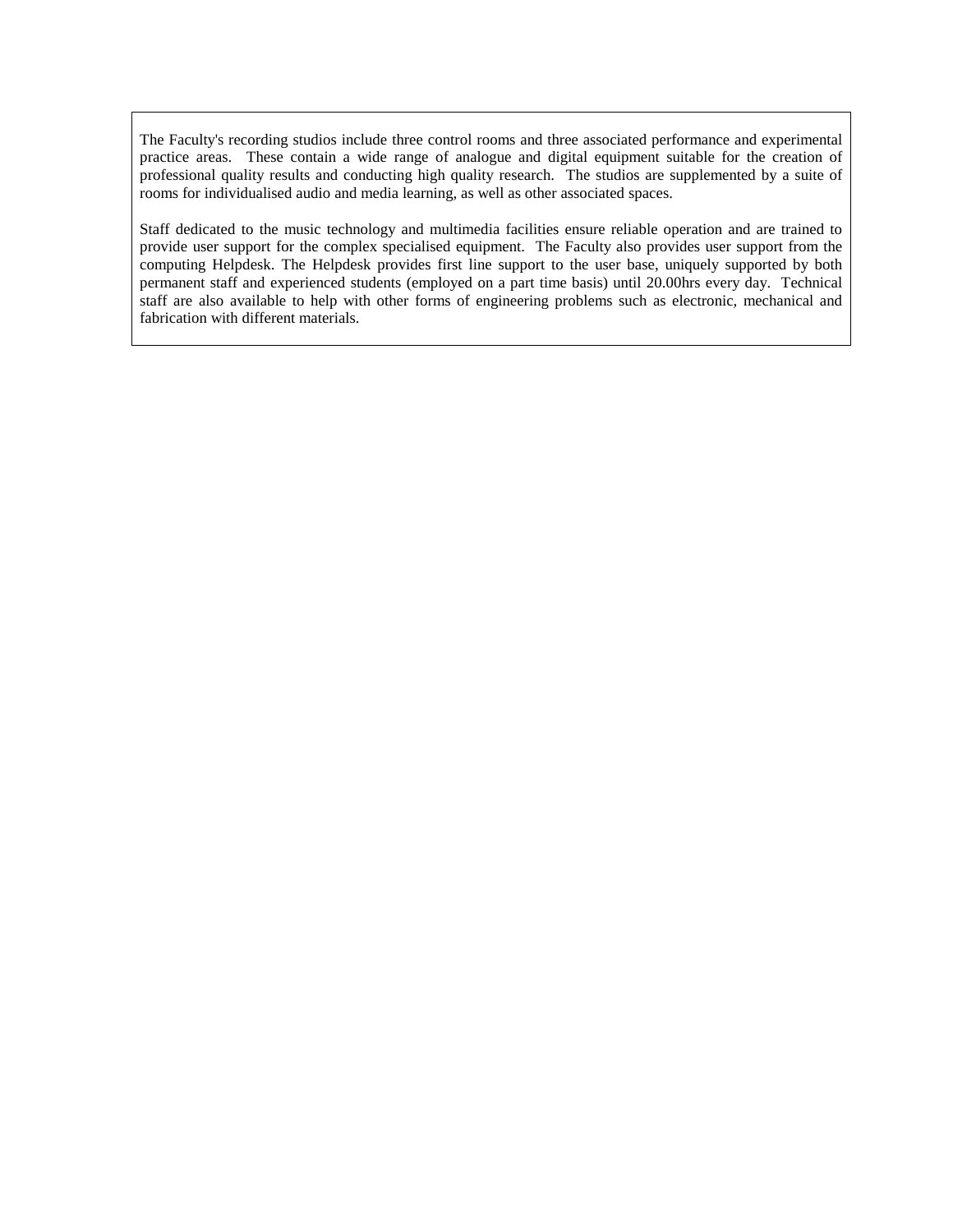# *Section 8 Reference Points/Benchmarks*

A variety of reference points, both internal and external, have been of use in the planning and design of this scheme. The chief ones are as follows:

- 1. The Faculty's previous experience of offering postgraduate schemes over a number of years
- 2. The QAA "Framework for Higher Educational Qualifications"
- 3. The QAA Subject Benchmark Statements, particularly that for Engineering
- 4. The Faculty's mission statement
- 5. The Faculty's policies regarding teaching, learning & assessment
- 6. Staff research and subject expertise

#### **The QAA Framework for Higher Educational Qualifications**

The Faculty supports the definition of Masters level contained in the framework in terms of the levels of understanding and of cognitive and other skills required of students. The educational aims and the framework for learning outcomes of this programme, as outlined earlier in this document, are consistent with the framework. For example, that students must understand the subject in depth, be aware of the most recent developments, show critical thinking and demonstrate research abilities, and be able to apply originality in approaching problems. The programme balances the twin aims of achieving subject-specific understanding, as well as the development of skills and knowledge suitable for a broad range of application contexts. This enables the students to be prepared for both non-academic and academic occupations afterwards.

#### **QAA Subject Benchmark Statements**

The QAA benchmarks are useful statements of the levels of achievement expected of honours graduates and therefore of potential entrants to Masters Schemes. Faculty Masters programmes are designed to build upon these, in terms of content as well as in terms of skill levels. It is assumed that entrants onto this programme have the skills described in the Engineering Benchmark Statement in particular, which is the foundation for the higher learning aims described earlier in this document. Music technology is a cross-disciplinary area of study, which means that some elements of the Computing and Music benchmark statements are also related to this programme.

#### **The Faculty's Mission Statement**

The Faculty's vision and mission statement includes a number of important aspirations which are supported by this programme, including:

- 1. redefining subject boundaries and creating new holistic and multidisciplinary approaches
- 2. providing opportunities for students of all ages and backgrounds to develop their full potential through educational experiences that are challenging and stimulating.
- 3. understanding the relationship between social and human need and the capabilities of technology
- 4. applying technology in novel fields and contexts.

#### **The Faculty's Teaching, Learning & Assessment Strategy**

The Faculty's TL&A strategy includes a number of important aspirations for student learning which are supported by this programme, including:

- 1. a student-centred approach to teaching
- 2. the development of student skills for research and inquiry as a major part of student learning
- 3. an educational experience that gives students a capacity to think critically and analytically, good interpersonal skills, subject knowledge and understanding, ethical awareness, and the ability to take responsibility for their own future learning